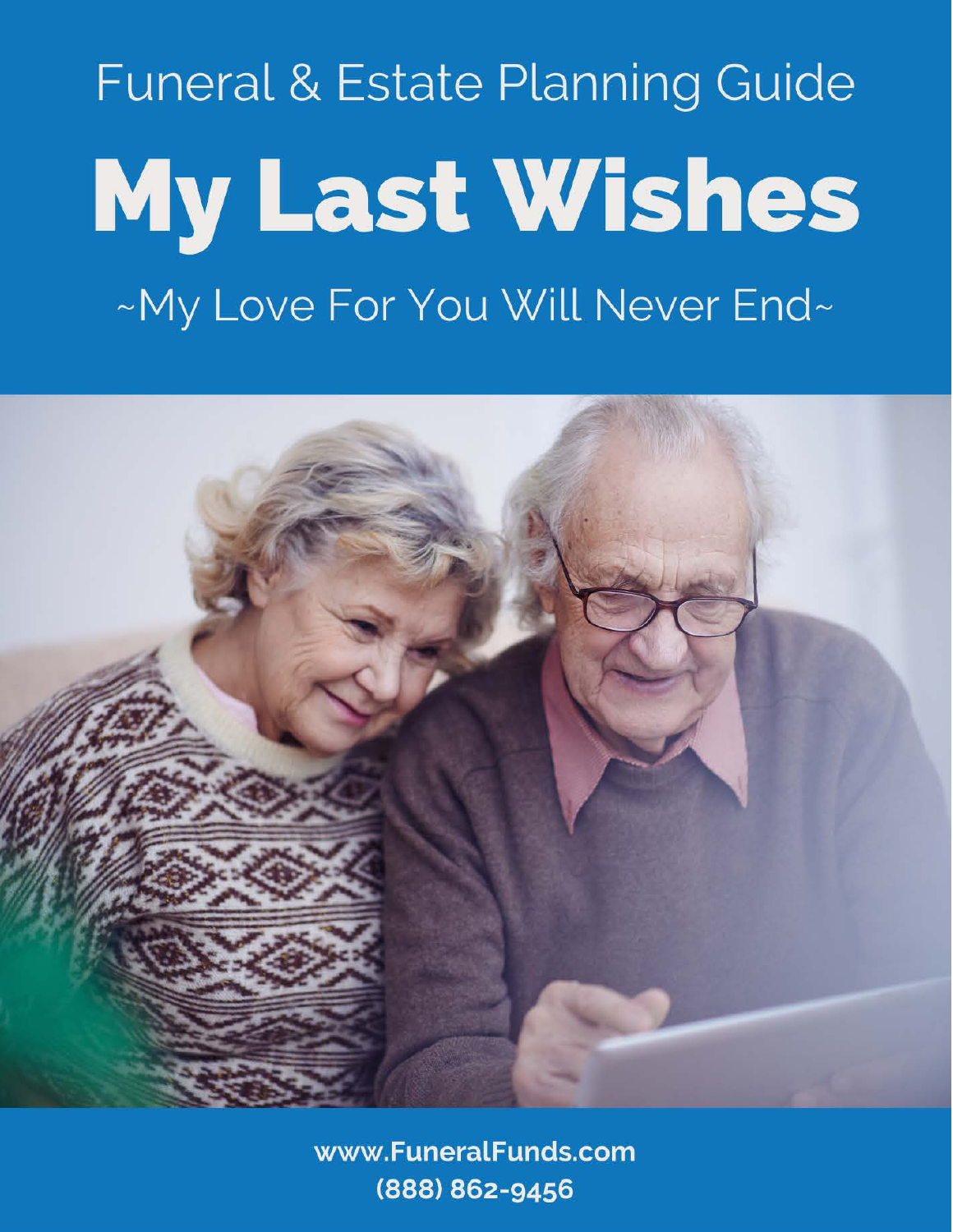#### **FUNERAL PLANNING GUIDE**

Thank you for downloading our Funeral Planning Guide. This guide is designed to provide a tool for planning for the future when you pass away, and to guide your family in making decisions based on your wishes.

Planning your own funeral can provide peace of mind to your family at a difficult time. By planning your funeral in advance, you can make your wishes known. You can specify the type of service you'd like so that your family will have less difficult decisions to make during an emotional time.

This funeral planning guide by Funeral Funds was designed to help you record important information, preferences, and final wishes. It has an easy-to-use format for keeping information your survivors will need after you pass away.

Print out a copy to keep with your important documents. Use this guide to initiate conversation with your family about your end-of-life wishes. Let your family know where this guide is kept.

| <b>Information Needed For The Death Certificate</b> |
|-----------------------------------------------------|
|                                                     |
|                                                     |
|                                                     |
|                                                     |
|                                                     |
|                                                     |
|                                                     |
|                                                     |
|                                                     |
|                                                     |
|                                                     |
|                                                     |
| <b>Marital Status</b>                               |
| $\Box$ Married                                      |
| $\Box$ Widowed                                      |
| $\Box$ Divorced                                     |
|                                                     |
|                                                     |
|                                                     |

#### **PERSONAL INFORMATION**

| Children:         |                         |          |                       |
|-------------------|-------------------------|----------|-----------------------|
| <b>First Name</b> | Middle Name   Last Name | Birthday | City & State of Birth |
|                   |                         |          |                       |
|                   |                         |          |                       |
|                   |                         |          |                       |
|                   |                         |          |                       |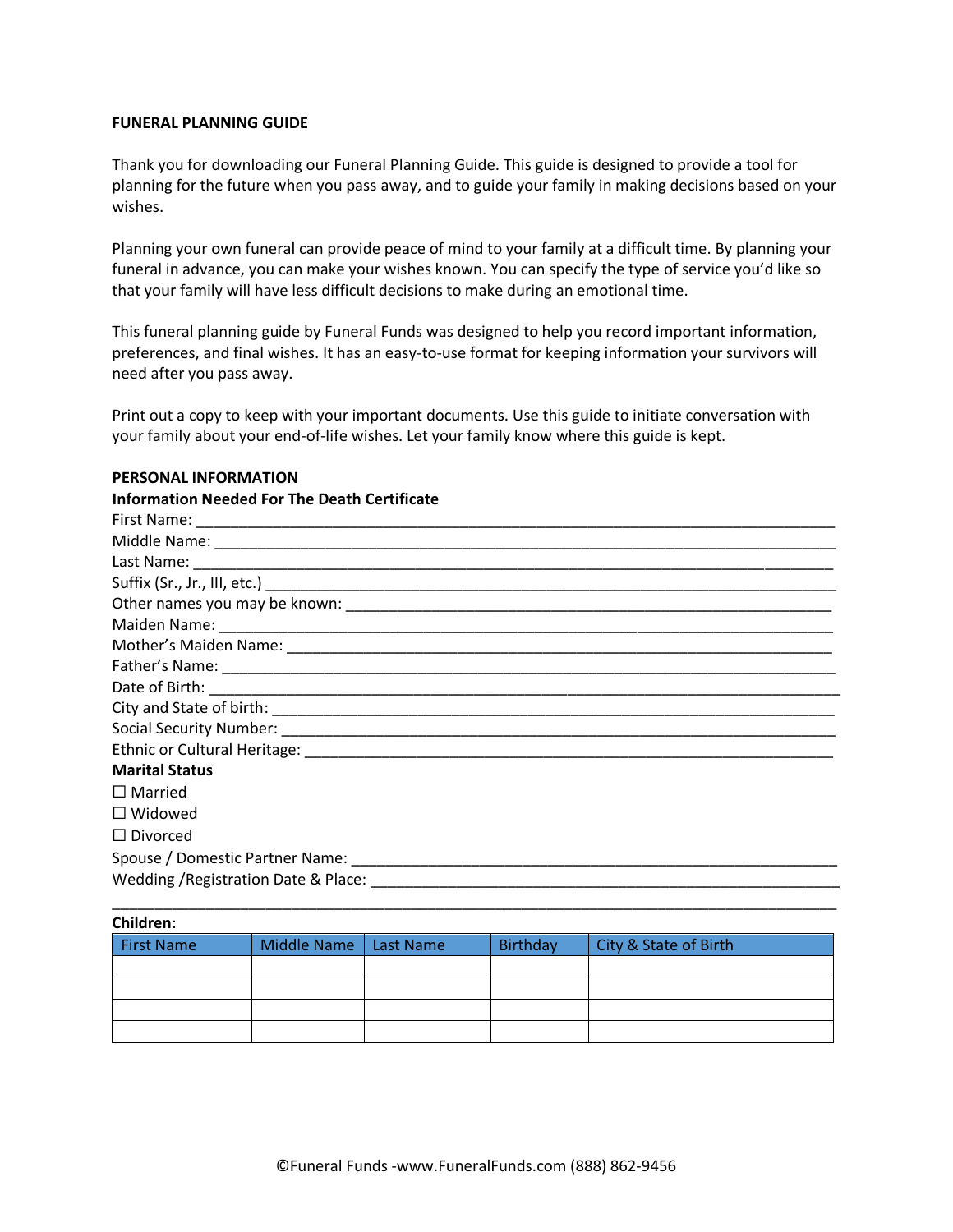### **Were You Ever In The Armed Forces?**

| $\Box$ Yes $\Box$ No                      |
|-------------------------------------------|
|                                           |
|                                           |
|                                           |
|                                           |
|                                           |
| Branch of Service: <u>_______________</u> |
| Rank at Discharge: ____________           |

#### **Education**

| High School Name: _________________                                                                                                                                                                                            |  |
|--------------------------------------------------------------------------------------------------------------------------------------------------------------------------------------------------------------------------------|--|
|                                                                                                                                                                                                                                |  |
|                                                                                                                                                                                                                                |  |
| Highest year completed or Degree Earned: National Communication of the Communication of the Communication of the Communication of the Communication of the Communication of the Communication of the Communication of the Comm |  |
|                                                                                                                                                                                                                                |  |
|                                                                                                                                                                                                                                |  |
| Passport Number: Name of Passport Number:                                                                                                                                                                                      |  |
| Issuing Country: ____________                                                                                                                                                                                                  |  |
| Green Card: ___________                                                                                                                                                                                                        |  |

# **MY FUNERAL PLANS**

I would appreciate if my family and legal counsel would consider my request for Organ Transplant and Body Donation to Medical Education:

 $\Box$  I do not wish to donate my body, or any part of it for medical education

 $\Box$  I wish to donate my body for scientific research or medical education

 $\Box$  I wish to donate the following parts of my body for transplant

☐ Heart

 $\Box$  Heart valves

- ☐ Kidneys
- ☐ Lungs
- ☐ Liver
- ☐ Pancreas
- $\square$  Skin
- ☐ Solid bone
- ☐ Joints

### **First Person To Be Notified Of My Death**

| Name:         |  |
|---------------|--|
| Phone number: |  |
| Address:      |  |

\_\_\_\_\_\_\_\_\_\_\_\_\_\_\_\_\_\_\_\_\_\_\_\_\_\_\_\_\_\_\_\_\_\_\_\_\_\_\_\_\_\_\_\_\_\_\_\_\_\_\_\_\_\_\_\_\_\_\_\_\_\_\_\_\_\_\_\_\_\_\_\_\_\_\_\_\_\_\_\_\_\_\_\_\_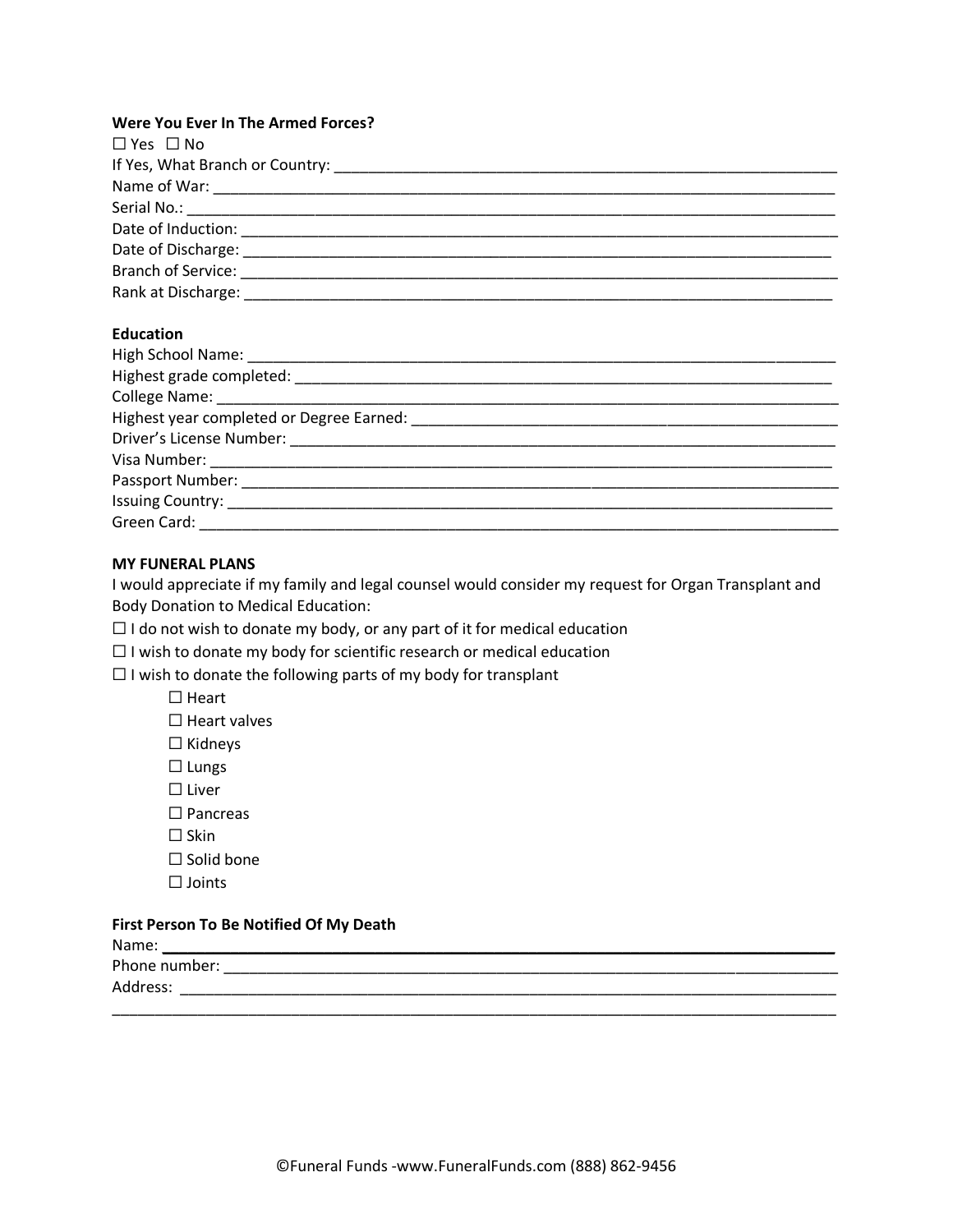| <b>Additional Contact Person</b>                                                                               |
|----------------------------------------------------------------------------------------------------------------|
|                                                                                                                |
| Address:                                                                                                       |
|                                                                                                                |
|                                                                                                                |
| <b>My Executor</b>                                                                                             |
|                                                                                                                |
|                                                                                                                |
|                                                                                                                |
|                                                                                                                |
| Co-Executor                                                                                                    |
|                                                                                                                |
|                                                                                                                |
|                                                                                                                |
|                                                                                                                |
| Lawyer                                                                                                         |
|                                                                                                                |
|                                                                                                                |
|                                                                                                                |
|                                                                                                                |
| <b>Accountant</b>                                                                                              |
|                                                                                                                |
|                                                                                                                |
|                                                                                                                |
| Landlord                                                                                                       |
| Name: 2008 2010 2020 2020 2020 2021 2021 2022 2022 2021 2022 2022 2022 2022 2022 2022 2022 2022 2022 2022 2022 |
| Phone number:                                                                                                  |
|                                                                                                                |
|                                                                                                                |
| <b>General Doctor</b>                                                                                          |
|                                                                                                                |
|                                                                                                                |
|                                                                                                                |
|                                                                                                                |
| <b>Specialist Doctor</b>                                                                                       |
|                                                                                                                |
|                                                                                                                |
| Address:                                                                                                       |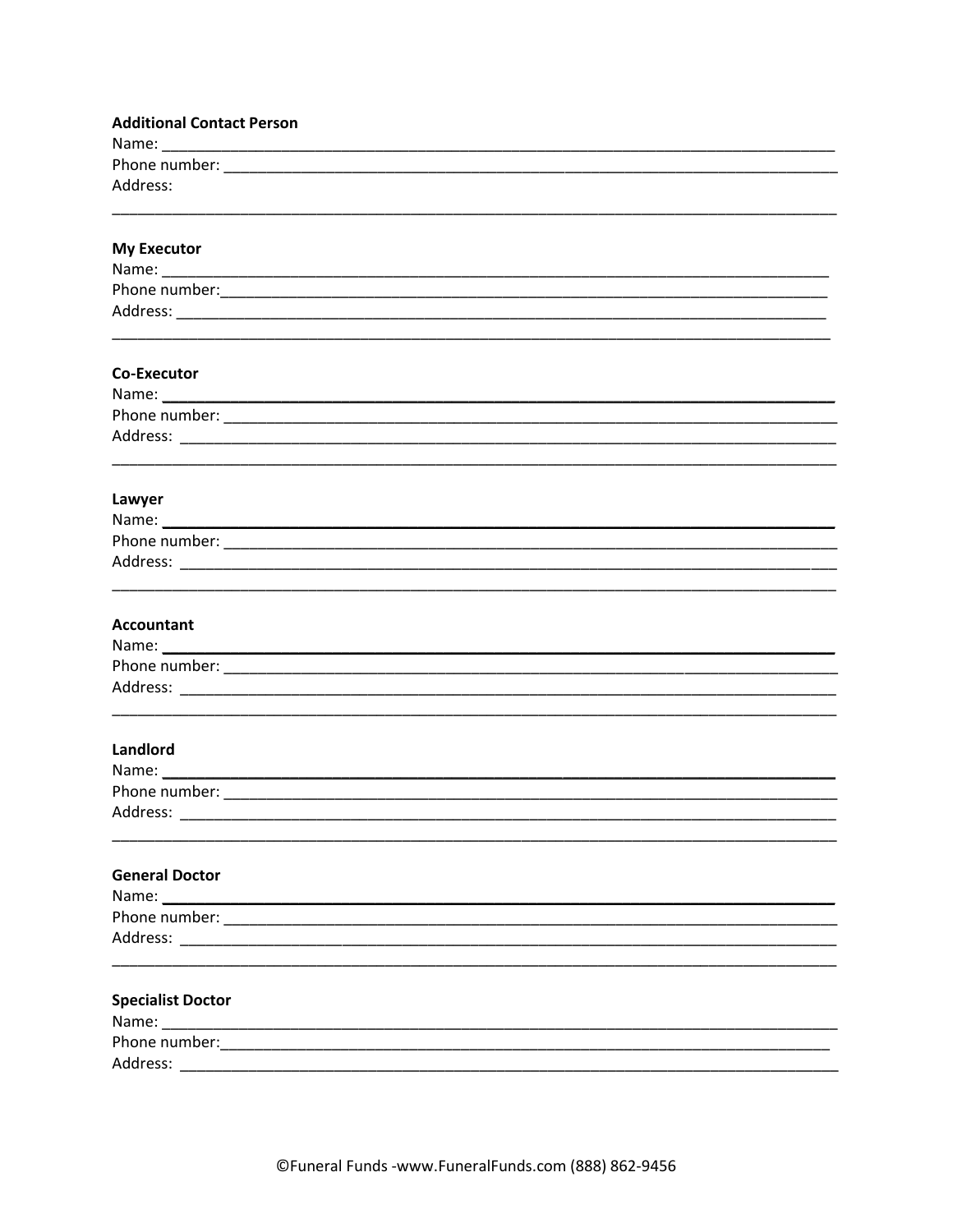# **EMPLOYER**

| Name:            |  |  |
|------------------|--|--|
| Phone number:    |  |  |
| Company Address: |  |  |
| Hire Date:       |  |  |
| Employee ID:     |  |  |

#### **People I'd Like Personally Notified Of My Death**

| . .<br><b>NAME</b> | <b>PHONE NUMBER</b> |
|--------------------|---------------------|
|                    |                     |
|                    |                     |
|                    |                     |
|                    |                     |
|                    |                     |
|                    |                     |
|                    |                     |
|                    |                     |
|                    |                     |

# **The Costs Of My Funeral And Burial Can Be Paid From The Following**

|  | $\Box$ A pre-paid funeral plan |  |  |
|--|--------------------------------|--|--|
|--|--------------------------------|--|--|

- $\Box$  Burial insurance
- $\Box$  Life insurance
- □ Bank account
- □ Payable on Death Account
- ☐ My estate
- $\Box$  Other  $\Box$

# **Prepaid Funeral Plan**

| Insurance Provider's Name: |                                                                                                                                                                                                                               |
|----------------------------|-------------------------------------------------------------------------------------------------------------------------------------------------------------------------------------------------------------------------------|
|                            |                                                                                                                                                                                                                               |
|                            | Phone Number: the contract of the contract of the contract of the contract of the contract of the contract of the contract of the contract of the contract of the contract of the contract of the contract of the contract of |
| Plan Number:               |                                                                                                                                                                                                                               |
|                            | Name of Cemetery: Name of Communications of Cemetery:                                                                                                                                                                         |
| Plot Number:               |                                                                                                                                                                                                                               |

# **I Do Not Have A Prepaid Funeral Plan. Arrangements Should Be Made By:**

- □ My spouse or partner
- ☐ My father
- □ My mother
- ☐ My children
- $\Box$  My sibling
- ☐ Other \_\_\_\_\_\_\_\_\_\_\_\_\_\_\_\_\_\_\_\_\_\_\_\_\_\_\_\_\_\_\_\_\_\_\_\_\_\_\_\_\_\_\_\_\_\_\_\_\_\_\_\_\_\_\_\_\_\_\_\_\_\_\_\_\_\_\_\_\_\_\_\_\_\_\_\_\_\_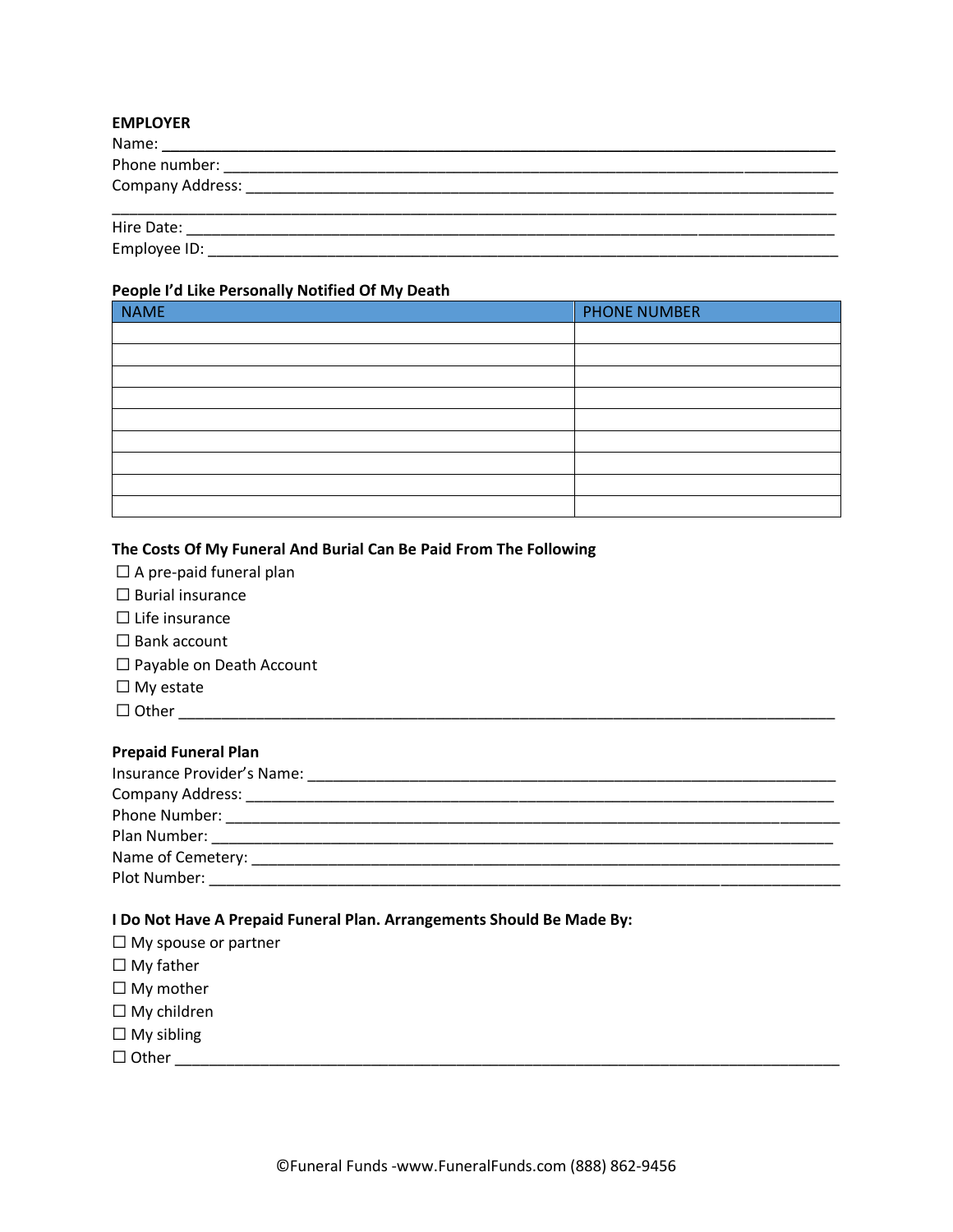# **FUNERAL PLAN**

# **I Would Like A**

 $\Box$  Traditional funeral, followed by burial or cremation

 $\Box$  Direct burial or cremation, followed by a memorial service

□ Direct burial or cremation, no memorial service

☐ Other

## **I Would Like My Remains To Be Handled As Follows**

 $\Box$  Ground burial in a private cemetery

Name of Cemetery: **Example 20** 

Plot number: \_\_\_\_\_\_\_\_\_\_\_\_\_\_\_\_\_\_\_\_\_\_\_\_\_\_\_\_\_\_\_\_\_\_\_\_\_\_\_\_\_\_\_\_\_\_\_\_\_\_\_\_\_\_\_\_\_\_\_\_\_\_\_\_\_\_\_\_\_\_\_\_\_\_

 $\Box$  Interred in a national cemetery (eligible veterans, and eligible family members)

\_\_\_\_\_\_\_\_\_\_\_\_\_\_\_\_\_\_\_\_\_\_\_\_\_\_\_\_\_\_\_\_\_\_\_\_\_\_\_\_\_\_\_\_\_\_\_\_\_\_\_\_\_\_\_\_\_\_\_\_\_\_\_\_\_\_\_\_\_\_\_\_\_\_\_\_\_\_

 $\Box$  Interred in a mausoleum

Name of mausoleum:

 $\Box$  I have purchased a crypt

Cemetery:

Crypt number:

 $\Box$  Cremation, with cremated remains:

 $\Box$  Kept at home

 $\Box$  Interred in mausoleum (niche)

 $\Box$  Interred in a columbarium

 $\Box$  Interred in burial plot

 $\Box$  Scattered (location  $-\text{check local}$ , state and federal laws)

 $\Box$  Other  $\Box$ 

#### **CLOTHING PREFERENCE**

#### Specific Clothing To Be Worn: **With the Clouding To Be Worn: With the Clouding To Be Worn: With the Clouding To Be Worn: With the Clouding To Be Worn: With the Clouding To Be Worn: With the Clouding To Be Worn:**

□ From current wardrobe

☐ New

### **Jewelry To Be Worn:** \_\_\_\_\_\_\_\_\_\_\_\_\_\_\_\_\_\_\_\_\_\_\_\_\_\_\_\_\_\_\_\_\_\_\_\_\_\_\_\_\_\_\_\_\_\_\_\_\_\_\_\_\_\_\_\_\_\_\_\_\_\_\_\_\_\_

☐ Stays on  $\Box$  Return to family

# **Glasses**

 $\Box$  Remain with me  $\Box$  Remove before interment and return to family

| <b>FUNERAL MERCHANDISE</b> |  |
|----------------------------|--|
| <b>Casket</b>              |  |
| Manufacturer               |  |
| Model Name                 |  |
| Model #                    |  |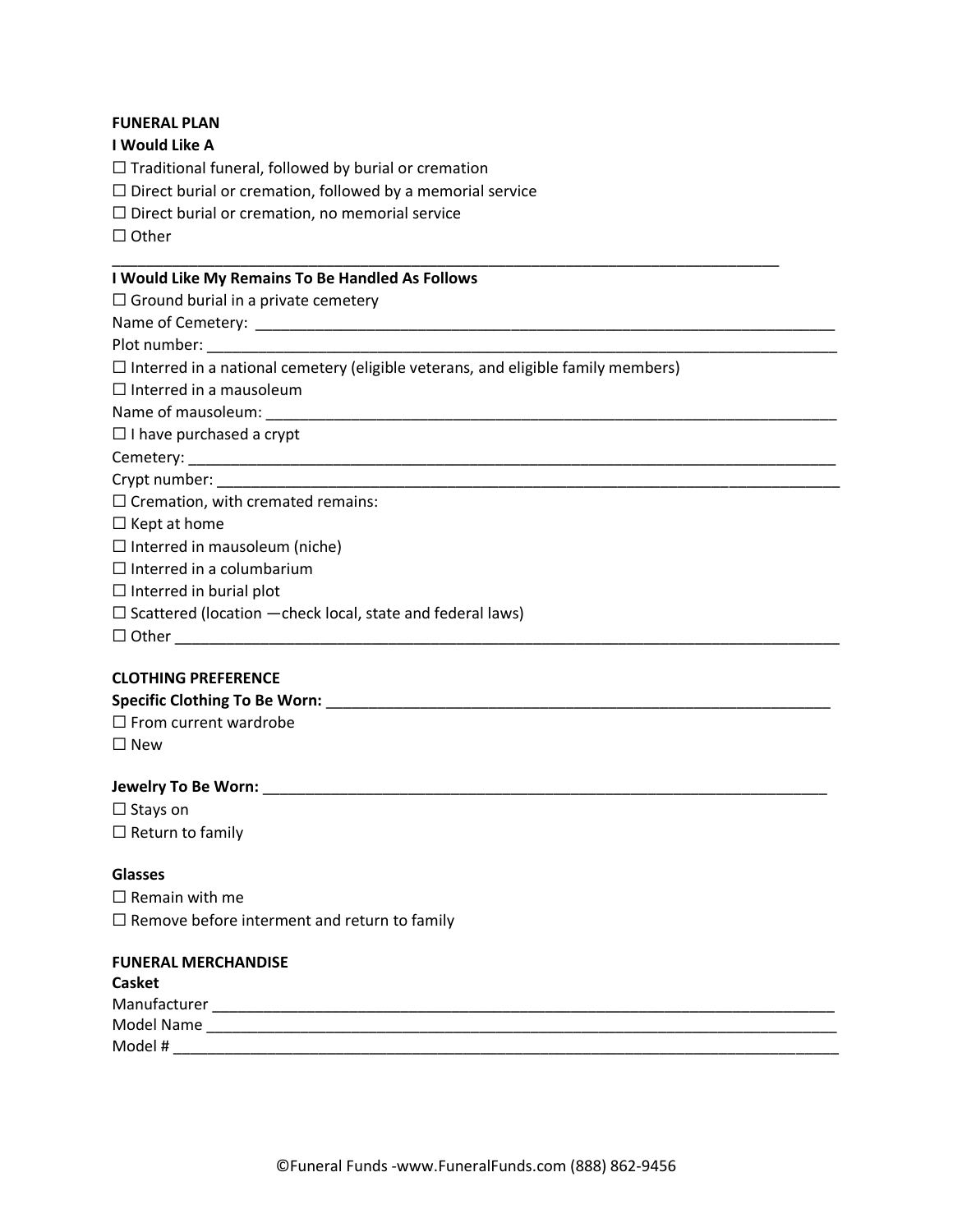| <b>Type Of Casket</b>                                                                                                                                                                                                          |
|--------------------------------------------------------------------------------------------------------------------------------------------------------------------------------------------------------------------------------|
| $\square$ Wood                                                                                                                                                                                                                 |
|                                                                                                                                                                                                                                |
| $\Box$ Metal                                                                                                                                                                                                                   |
|                                                                                                                                                                                                                                |
| Gauge: etc. and a strategies of the strategies of the strategies of the strategies of the strategies of the strategies of the strategies of the strategies of the strategies of the strategies of the strategies of the strate |
| Sealed? $\square$ Yes $\square$ No                                                                                                                                                                                             |
| Cloth covered $\Box$ Yes $\Box$ No                                                                                                                                                                                             |
|                                                                                                                                                                                                                                |
| Lid Style                                                                                                                                                                                                                      |
| $\Box$ Half Couch (2 piece)                                                                                                                                                                                                    |
| $\Box$ Full Couch (1 piece)                                                                                                                                                                                                    |
| <b>Interior Features</b>                                                                                                                                                                                                       |
|                                                                                                                                                                                                                                |
|                                                                                                                                                                                                                                |
|                                                                                                                                                                                                                                |
|                                                                                                                                                                                                                                |
| <b>Outer Burial Container</b>                                                                                                                                                                                                  |
|                                                                                                                                                                                                                                |
|                                                                                                                                                                                                                                |
| <b>Type Of Outer Burial Container</b>                                                                                                                                                                                          |
|                                                                                                                                                                                                                                |
| Vault (e.g., bronze, copper, concrete, plastic, wood, composite)                                                                                                                                                               |
|                                                                                                                                                                                                                                |
|                                                                                                                                                                                                                                |
| <b>Cremation Urn</b>                                                                                                                                                                                                           |
|                                                                                                                                                                                                                                |
|                                                                                                                                                                                                                                |
| Model #                                                                                                                                                                                                                        |
|                                                                                                                                                                                                                                |
| <b>GRAVE MARKER</b>                                                                                                                                                                                                            |
| <b>Type Of Grave Marker</b>                                                                                                                                                                                                    |
| $\Box$ Flat headstones                                                                                                                                                                                                         |
| $\Box$ Raised-top flat marker                                                                                                                                                                                                  |
| $\Box$ Upright headstone                                                                                                                                                                                                       |
| $\Box$ Kerbed headstone                                                                                                                                                                                                        |
|                                                                                                                                                                                                                                |
|                                                                                                                                                                                                                                |
|                                                                                                                                                                                                                                |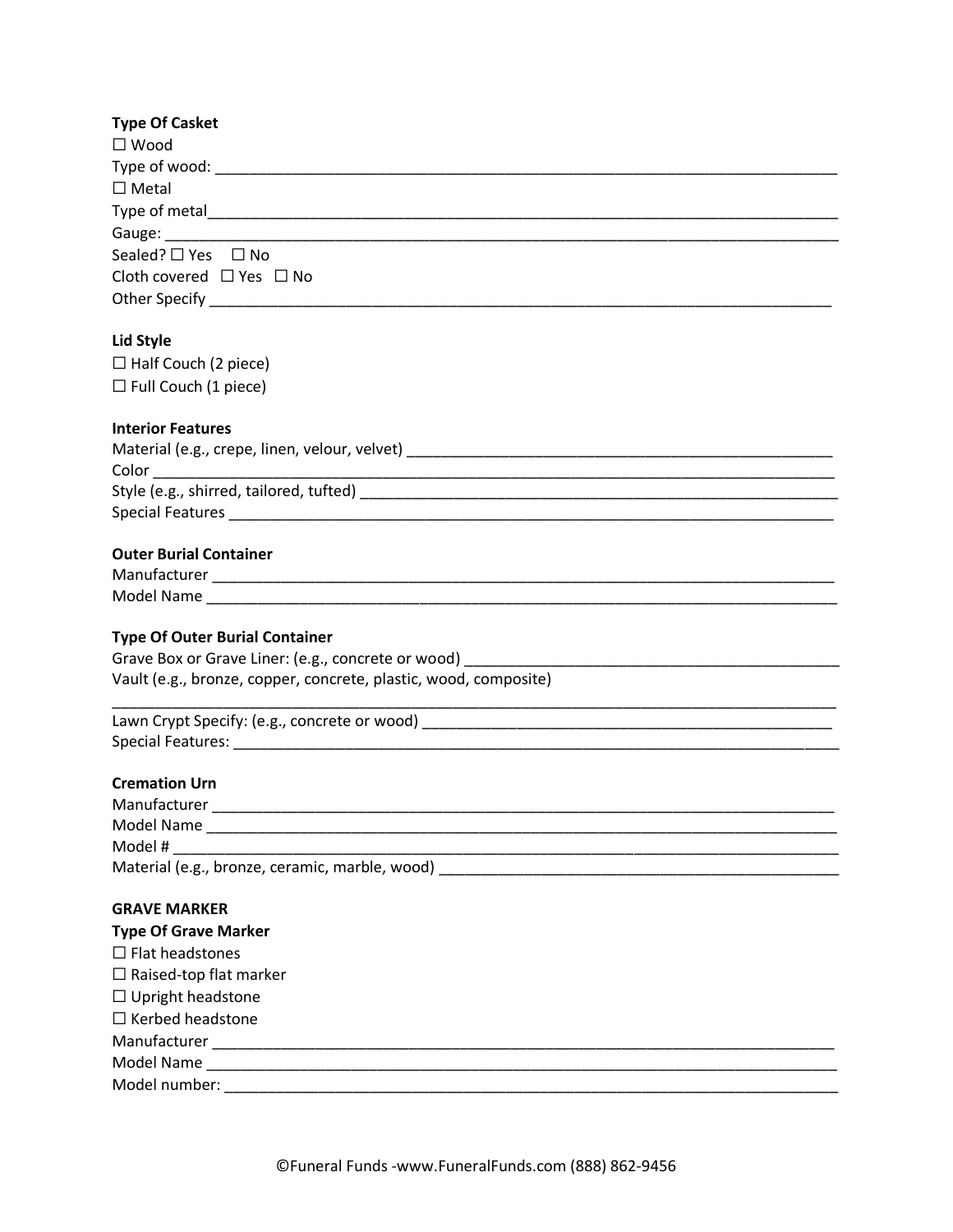| <b>Engraving</b> |  |
|------------------|--|
| Engraving style: |  |
| Lettering Font:  |  |
| Inscriptions:    |  |
| Epitaph:         |  |

# **STATIONARY PRODUCTS**

| <b>Guest Register Book</b> |  |
|----------------------------|--|
| Style                      |  |
| Manufacturer               |  |
| Quantity                   |  |
|                            |  |

# **Prayer Cards**

| Style        |  |
|--------------|--|
| Manufacturer |  |
| Quantity     |  |

# **Verse To Print On Prayer Cards** \_\_\_\_\_\_\_\_\_\_\_\_\_\_\_\_\_\_\_\_\_\_\_\_\_\_\_\_\_\_\_\_\_\_\_\_\_\_\_\_\_\_\_\_\_\_\_\_\_\_\_\_\_\_\_\_\_\_\_

| <b>Memorial Folders</b>             |  |
|-------------------------------------|--|
| Style                               |  |
| Manufacturer                        |  |
| Quantity                            |  |
| Verse to print on Memorial Folders: |  |

#### **Prayer Books**

| Style        |  |
|--------------|--|
| Manufacturer |  |
| Style        |  |
| Quantity     |  |

# **Acknowledgement Cards**

| Style        |  |
|--------------|--|
| Manufacturer |  |
| Quantity     |  |

# **TRADITIONAL FUNERAL OR MEMORIAL SERVICE PREFERENCES**

 $\Box$  Funeral service, followed by burial or cremation

- $\Box$  Funeral service, followed by a graveside service or service at the crematory
- $\Box$  Graveside service followed by burial
- $\Box$  Service at the crematory followed by cremation
- $\Box$  Memorial service after the burial or cremation
- $\Box$  Funeral service at my own home
- $\Box$  Funeral service at the funeral home
- $\Box$  Funeral service at place of worship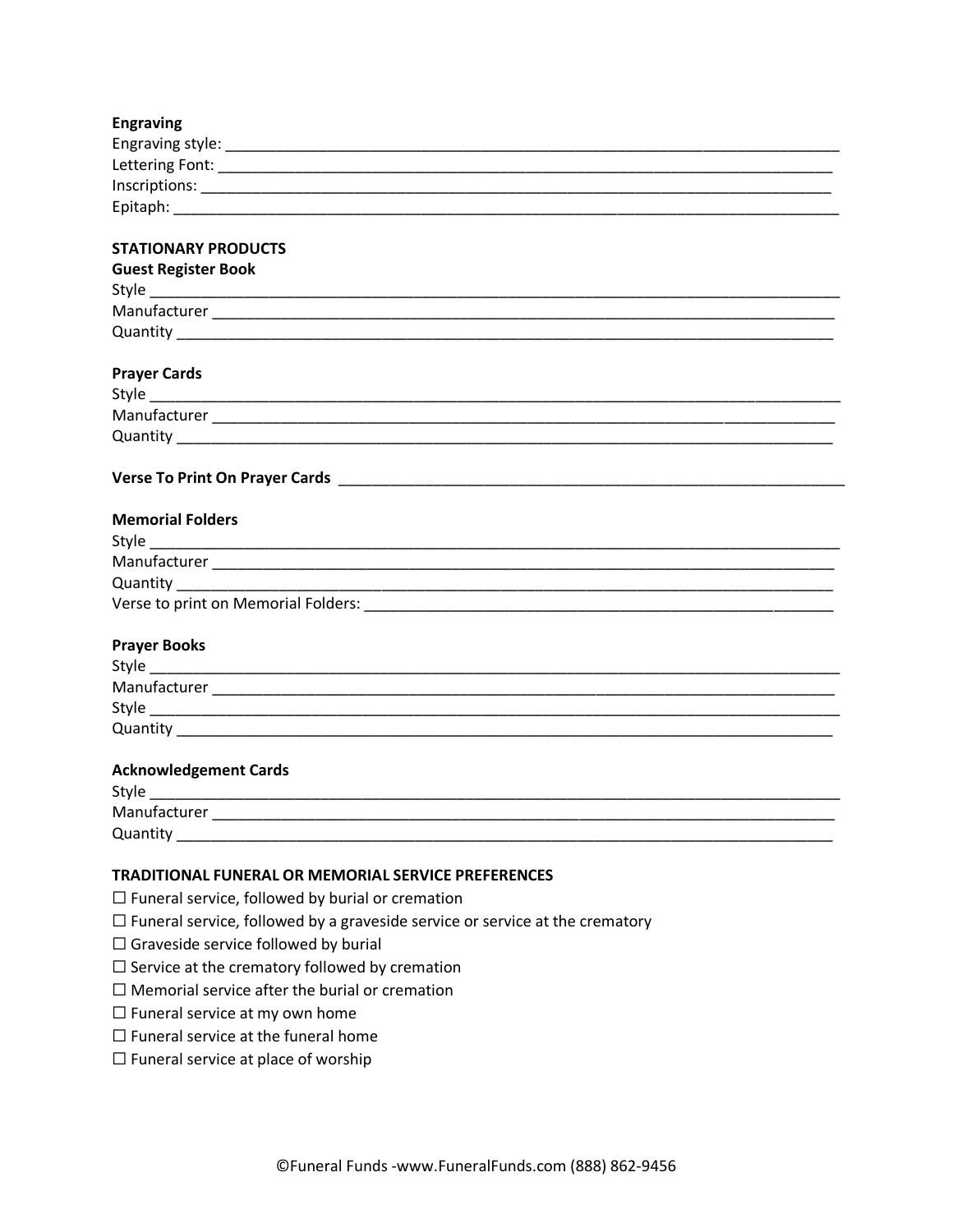#### **Visitation And Viewing Preferences**

 $\Box$  Viewing only at the funeral home prior to ceremony

☐ Open casket

☐ Closed casket

 $\square$  No viewing

Will a visitation be held? □ Yes □ No Remains present at visitation ☐ Yes ☐ No

#### **Location Of Visitation**

|  |  |  | $\Box$ At the funeral home |  |
|--|--|--|----------------------------|--|
|--|--|--|----------------------------|--|

 $\Box$  At my home

☐ Other\_\_\_\_\_\_\_\_\_\_\_\_\_\_\_\_\_\_\_\_\_\_\_\_\_\_\_\_\_\_\_\_\_\_\_\_\_\_\_\_\_\_\_\_\_\_\_\_\_\_\_\_\_\_\_\_\_\_\_\_\_\_\_\_\_\_\_\_\_\_\_\_\_\_\_\_\_\_

# **Calling Hours** \_\_\_\_\_\_\_\_\_\_\_\_\_\_\_\_\_\_\_\_\_\_\_\_\_\_\_\_\_\_\_\_\_\_\_\_\_\_\_\_\_\_\_\_\_\_\_\_\_\_\_\_\_\_\_\_\_\_\_\_\_\_\_\_\_\_\_\_\_\_\_\_\_

#### **Displays**

| $\Box$ Photographic displays |  |
|------------------------------|--|
|------------------------------|--|

 $\Box$  Mementos (awards, certificates, etc.)

☐ Video tribute

☐ Other \_\_\_\_\_\_\_\_\_\_\_\_\_\_\_\_\_\_\_\_\_\_\_\_\_\_\_\_\_\_\_\_\_\_\_\_\_\_\_\_\_\_\_\_\_\_\_\_\_\_\_\_\_\_\_\_\_\_\_\_\_\_\_\_\_\_\_\_\_\_\_\_\_\_\_\_\_\_

# **CEREMONY PREFERENCES**

#### **Ceremony Officiant**

| First choice:   |  |
|-----------------|--|
| Contact number: |  |
| Second choice:  |  |
| Contact number: |  |

# **Special Affiliation Ceremony**

☐ Military ceremony

☐ Lodge ceremony

☐ Other ceremony \_\_\_\_\_\_\_\_\_\_\_\_\_\_\_\_\_\_\_\_\_\_\_\_\_\_\_\_\_\_\_\_\_\_\_\_\_\_\_\_\_\_\_\_\_\_\_\_\_\_\_\_\_\_\_\_\_\_\_\_\_\_\_\_\_\_\_\_\_

# **People who would deliver Eulogies**

| .      |  |
|--------|--|
| -<br>- |  |
| ∽      |  |

#### **People who would deliver prayers, poems or other readings**

| ∽<br><u>.</u> |  |
|---------------|--|
| ∽<br>≺<br>. ب |  |
| 4             |  |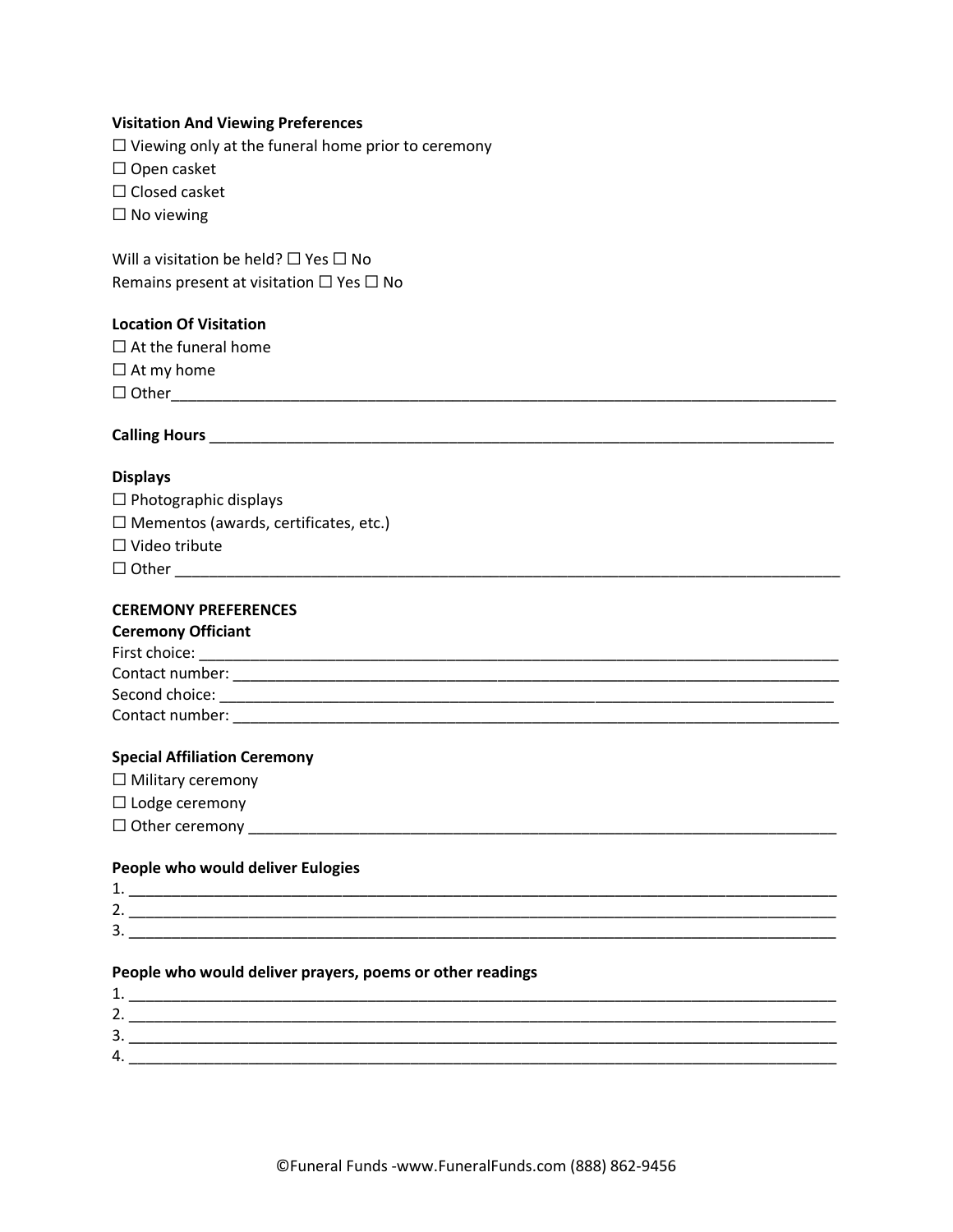# **Readings To Be Delivered: Title/ Author/Source**

| <u>. .</u>    |  |
|---------------|--|
| <u>.</u>      |  |
| ∽<br><u>.</u> |  |
| 4.            |  |
| ∽<br>، ب      |  |

# **Music Preferences**

| $\Box$ With music                            |
|----------------------------------------------|
| $\Box$ No music                              |
| $\Box$ Pre-recorded music                    |
| $\Box$ Live music                            |
| $\Box$ Soloist $\Box$ Group $\Box$ Musicians |

#### **Special Songs, Hymns, Or Pieces Of Music**

| ∽<br><u>.</u>                    |  |
|----------------------------------|--|
| ◠<br>≺<br>.ر                     |  |
| 4.                               |  |
| -<br>$\ddot{\phantom{1}}$<br>. ب |  |
|                                  |  |

#### **Congregational Singing With The Following Songs**

| -<br>. . |    |
|----------|----|
| ັ        | __ |

#### **Flower Preferences**

 $\Box$  No flowers

 $\square$  With flowers

 $\Box$  Casket spray

 $\Box$ <br> <br> Lid arrangement

 $\Box$  Standing spray

# In Lieu Of Flowers, Make Memorial Donations To The Following Organizations

|                                    | _____              |
|------------------------------------|--------------------|
| ∽<br>$\sim$                        |                    |
| $\overline{\phantom{0}}$<br>۰<br>ັ | ________<br>______ |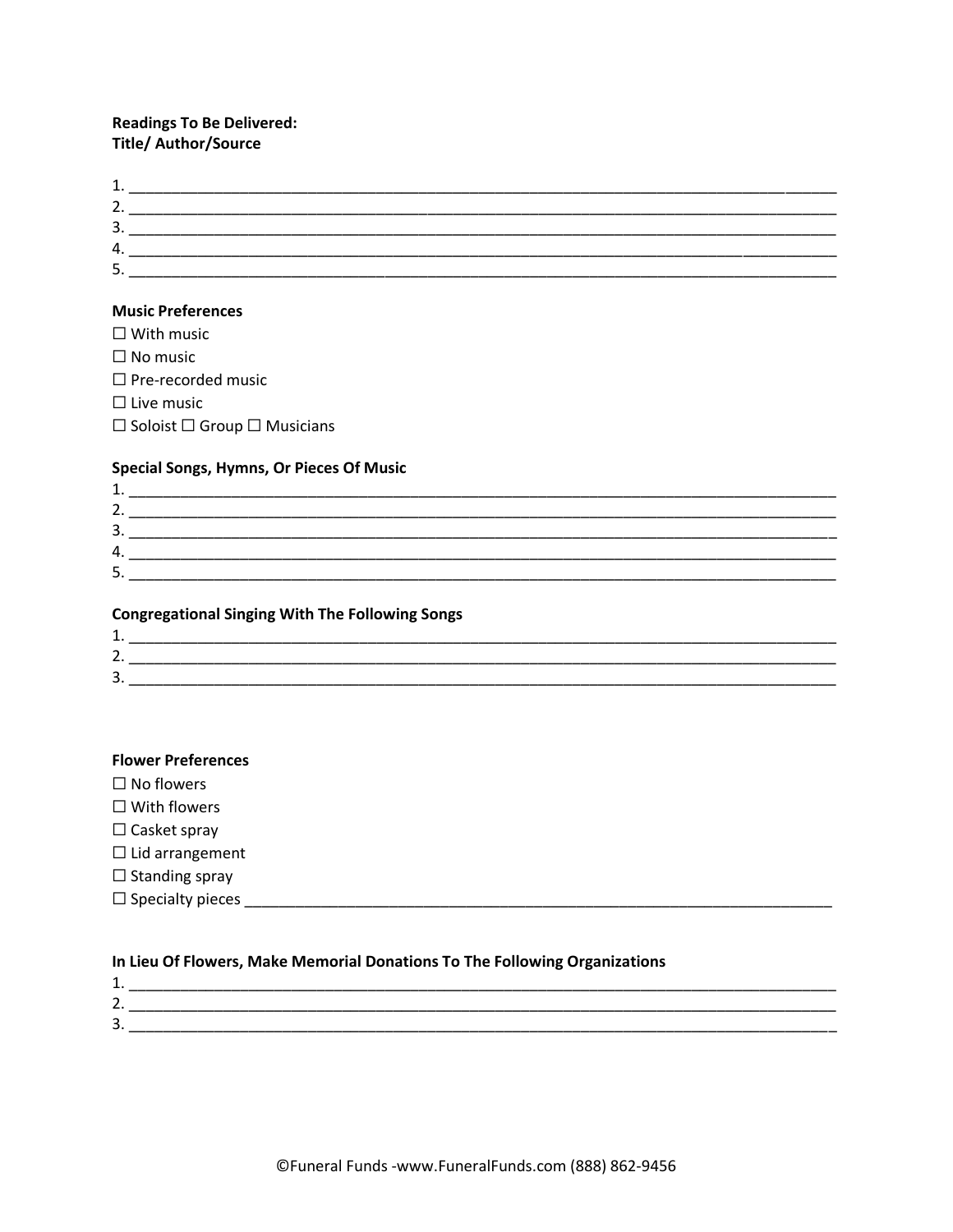# I Would Like The Following People To Serve As Pallbearers

| л<br><b>.</b> |  |
|---------------|--|
| 2.            |  |
| 3.            |  |
| 4.            |  |
| 5.            |  |
| 6.            |  |

# **TRANSPORTATION PREFERENCE**

 $\Box$  Funeral coach or hearse  $\Box$  Funeral van

# **Transportation For Family Members**

 $\Box$  Limousine  $\square$  Sedan Escort needed □ Yes □ No 

### **OBITUARY INFORMATION**

| Age: 2008 2008 2010 2021 2022 2023 2024 2022 2022 2023 2024 2022 2023 2024 2022 2023 2024 2022 2023 2024 2022  |  |
|----------------------------------------------------------------------------------------------------------------|--|
| City and state of residence: entertainment and all the control of the control of the control of the control of |  |
|                                                                                                                |  |
|                                                                                                                |  |
|                                                                                                                |  |
|                                                                                                                |  |
| Parents Name:                                                                                                  |  |
|                                                                                                                |  |
|                                                                                                                |  |
| Work History:                                                                                                  |  |
| High school:                                                                                                   |  |
|                                                                                                                |  |
|                                                                                                                |  |
| College (higher education)                                                                                     |  |
|                                                                                                                |  |
|                                                                                                                |  |
|                                                                                                                |  |
|                                                                                                                |  |
| Military service (if applicable):                                                                              |  |
|                                                                                                                |  |
|                                                                                                                |  |
|                                                                                                                |  |
|                                                                                                                |  |
|                                                                                                                |  |
| <b>Other Organizations:</b>                                                                                    |  |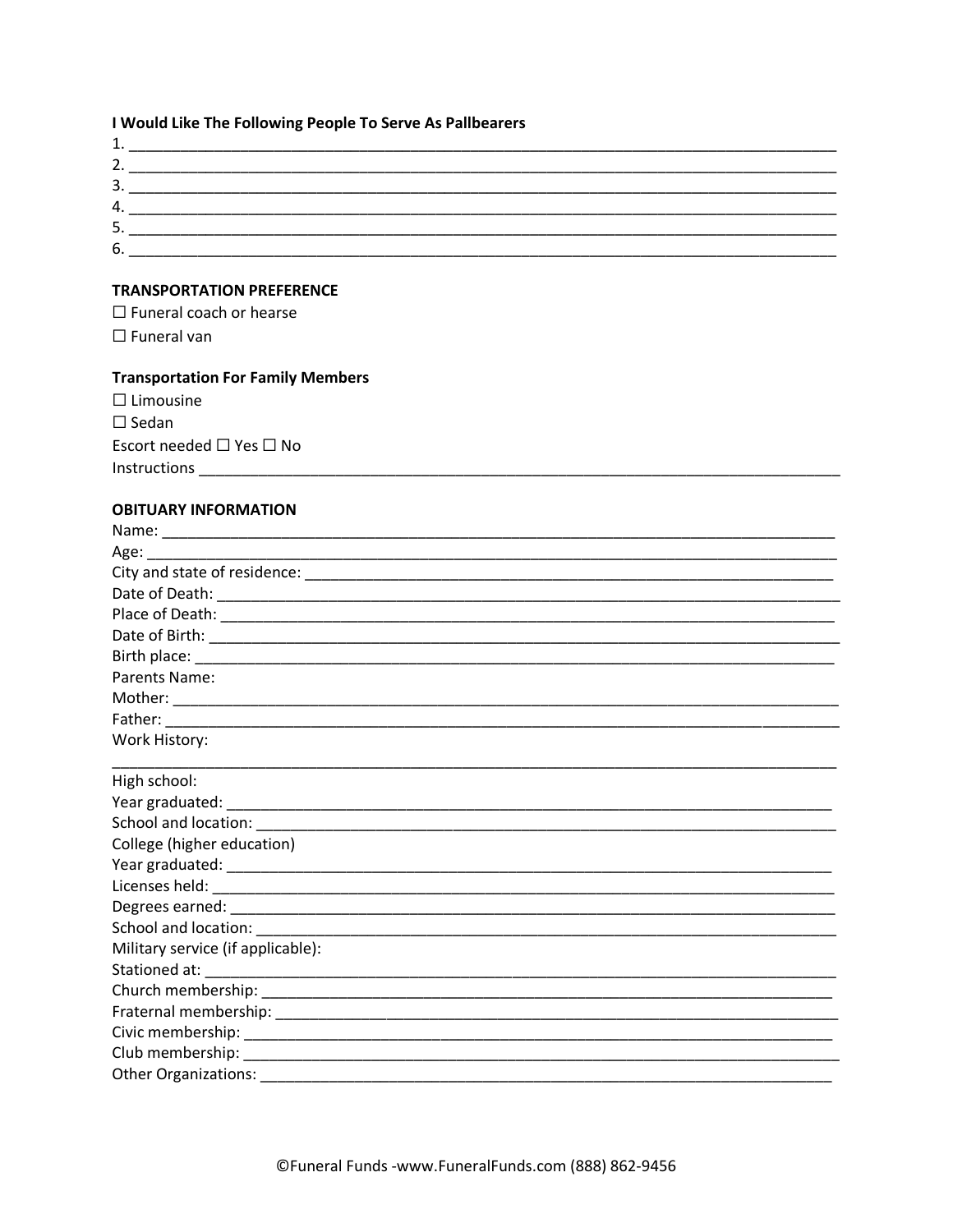# PRECEDED IN DEATH BY

| Name | Relationship |
|------|--------------|
|      |              |
|      |              |
|      |              |
|      |              |

#### **SURVIVED BY**

| Name | Relationship   State of Residence |
|------|-----------------------------------|
|      |                                   |
|      |                                   |
|      |                                   |
|      |                                   |
|      |                                   |
|      |                                   |
|      |                                   |
|      |                                   |
|      |                                   |

# Visitation

| Day and Date: |  |
|---------------|--|
| Time:         |  |
| Place:        |  |

# **Vigil Or Prayer Service**

| <b>Funeral Service</b>                    |  |
|-------------------------------------------|--|
|                                           |  |
|                                           |  |
|                                           |  |
|                                           |  |
|                                           |  |
|                                           |  |
|                                           |  |
| <b>Memorial Service If Held By Others</b> |  |
|                                           |  |
|                                           |  |
| Place:                                    |  |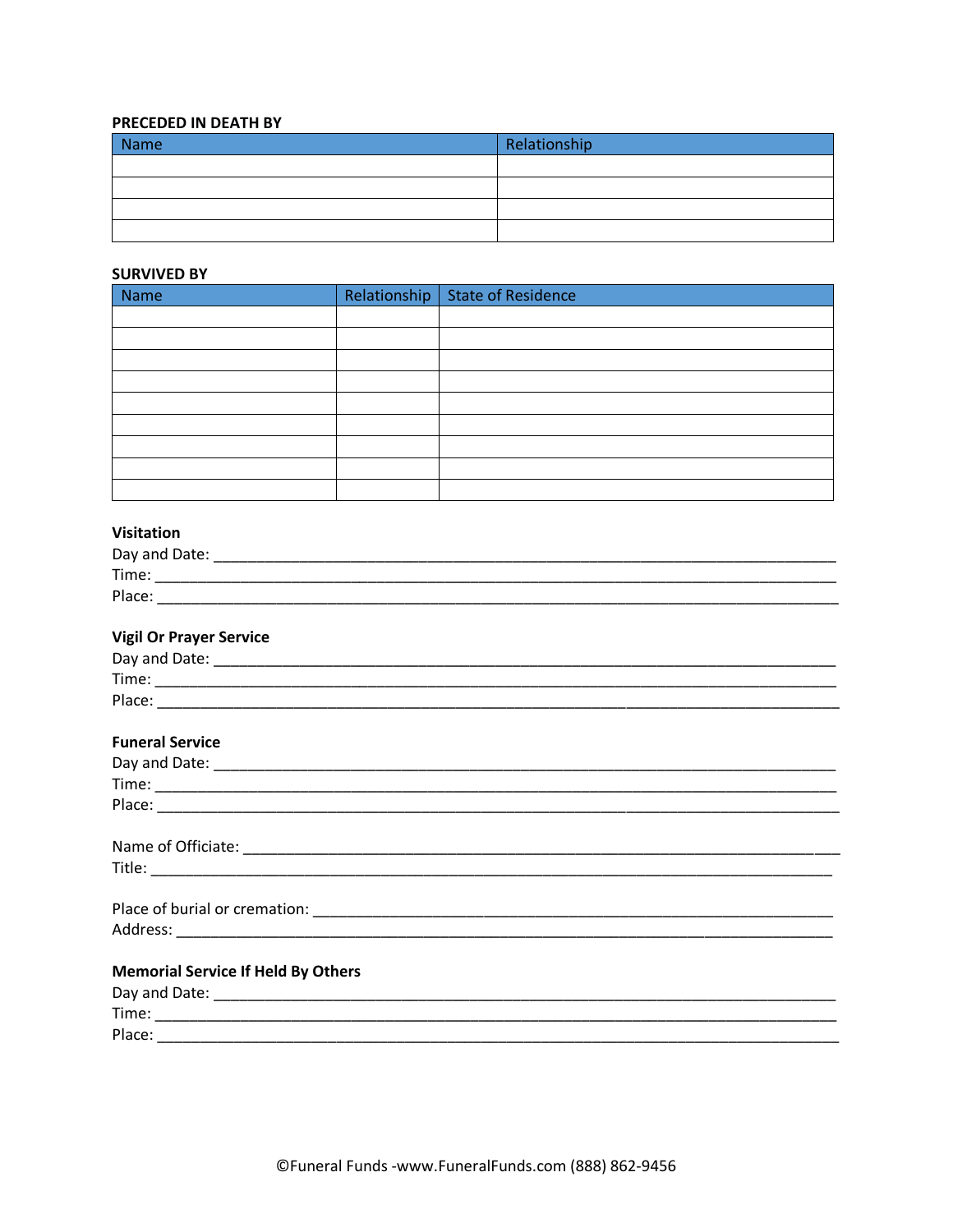### **Memorial Funds To Be Made To A Cause OR Organization(s)**

#### **People Or Groups To Publicly Thank**

**Hobbies and personal interests** 

#### **Special Recognition And Achievements**

**Other Information** 

#### **Newspapers To Publish Obituary**

| Include a photo: $\square$ Yes $\square$ No |  |  |  |  |
|---------------------------------------------|--|--|--|--|
|---------------------------------------------|--|--|--|--|

# **IMPORTANT INFORMATION**

#### **Location of Key Documents** Recording the location of these key documents can make the process less stressful. **Document Location** Will: Birth Certificate: Citizenship Certificate: Law and the contract of the contract of the contract of the contract of the contract of the contract of the contract of the contract of the contract of the contract of the contract of the contract Passport: Marriage Certificate: National Accounts and Accounts and Accounts and Accounts and Accounts and Accounts and Accounts and Accounts and Accounts and Accounts and Accounts and Accounts and Accounts and Accounts and Accounts Divorce Decree/Annulment: Note that the state of the state of the state of the state of the state of the state of the state of the state of the state of the state of the state of the state of the state of the state of the Insurance Policies: Social Security Card: Diplomas: Vehicle Titles: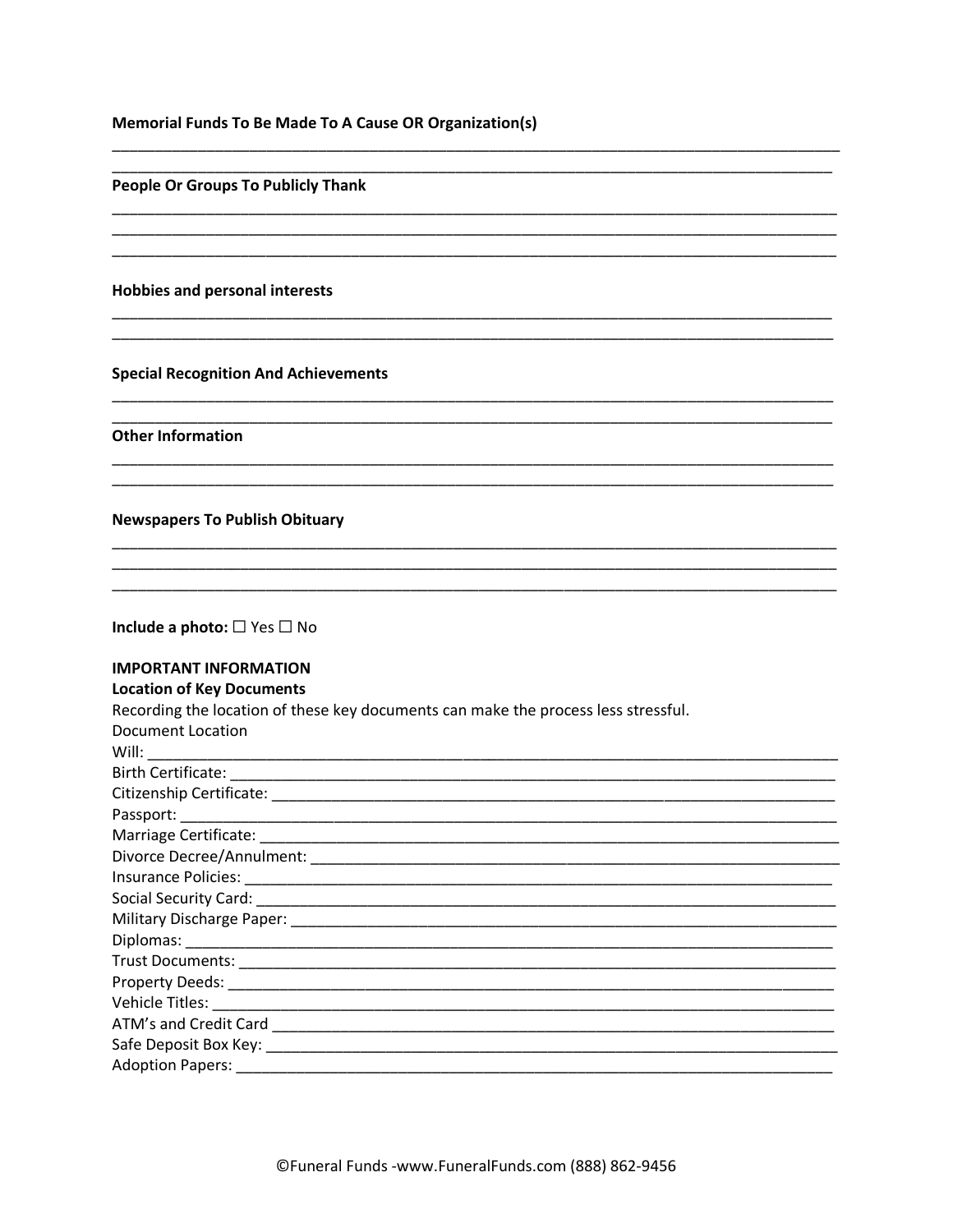| I have a will: □ Yes □ No                                                                                                                                                                                                      |  |
|--------------------------------------------------------------------------------------------------------------------------------------------------------------------------------------------------------------------------------|--|
|                                                                                                                                                                                                                                |  |
|                                                                                                                                                                                                                                |  |
|                                                                                                                                                                                                                                |  |
|                                                                                                                                                                                                                                |  |
|                                                                                                                                                                                                                                |  |
|                                                                                                                                                                                                                                |  |
| <b>FINANCIAL INFORMATION</b>                                                                                                                                                                                                   |  |
| Life Insurance                                                                                                                                                                                                                 |  |
| Type: $\Box$ Term $\Box$ Whole Life $\Box$ Universal $\Box$ Group $\Box$ Other                                                                                                                                                 |  |
|                                                                                                                                                                                                                                |  |
|                                                                                                                                                                                                                                |  |
|                                                                                                                                                                                                                                |  |
|                                                                                                                                                                                                                                |  |
|                                                                                                                                                                                                                                |  |
|                                                                                                                                                                                                                                |  |
|                                                                                                                                                                                                                                |  |
| Type: $\square$ Term $\square$ Whole Life $\square$ Universal $\square$ Group $\square$ Other                                                                                                                                  |  |
|                                                                                                                                                                                                                                |  |
|                                                                                                                                                                                                                                |  |
|                                                                                                                                                                                                                                |  |
|                                                                                                                                                                                                                                |  |
|                                                                                                                                                                                                                                |  |
|                                                                                                                                                                                                                                |  |
|                                                                                                                                                                                                                                |  |
| <b>BANK ACCOUNTS</b>                                                                                                                                                                                                           |  |
|                                                                                                                                                                                                                                |  |
|                                                                                                                                                                                                                                |  |
| Account Number:                                                                                                                                                                                                                |  |
| Type of account: $\square$ Savings $\square$ Checking $\square$ Other                                                                                                                                                          |  |
|                                                                                                                                                                                                                                |  |
|                                                                                                                                                                                                                                |  |
|                                                                                                                                                                                                                                |  |
| Branch:                                                                                                                                                                                                                        |  |
| Account Number: National Property of the County of the County of the County of the County of the County of the                                                                                                                 |  |
| Type of account: $\Box$ Savings $\Box$ Checking $\Box$ Other                                                                                                                                                                   |  |
|                                                                                                                                                                                                                                |  |
|                                                                                                                                                                                                                                |  |
|                                                                                                                                                                                                                                |  |
|                                                                                                                                                                                                                                |  |
| Account Number: National Account of the Contract of the Contract of the Contract of the Contract of the Contract of the Contract of the Contract of the Contract of the Contract of the Contract of the Contract of the Contra |  |
| Type of account: □ Savings □ Checking □ Other                                                                                                                                                                                  |  |
| Password:                                                                                                                                                                                                                      |  |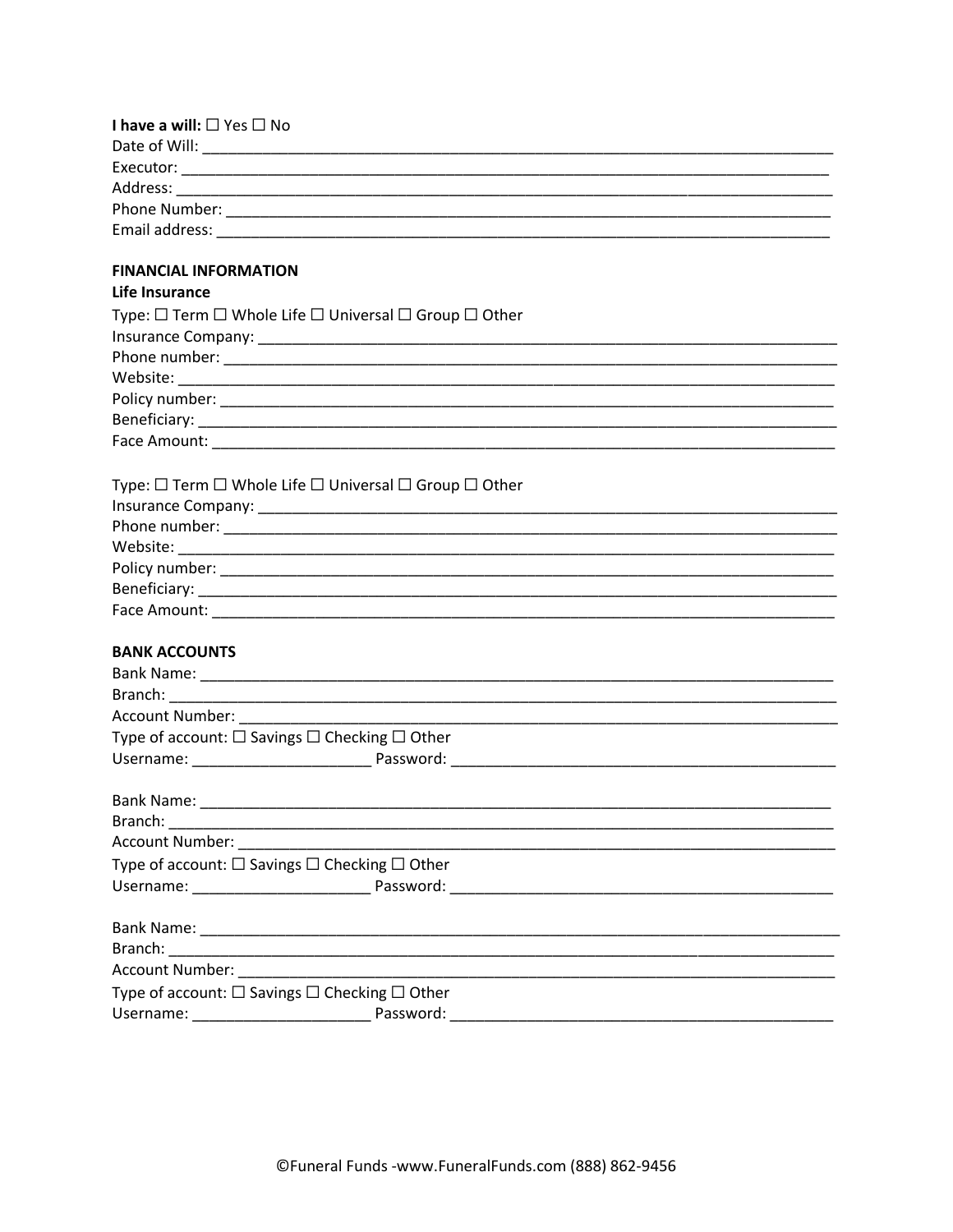| <b>Credit Card</b>    |                                                                                                                                                                                                                                     |  |
|-----------------------|-------------------------------------------------------------------------------------------------------------------------------------------------------------------------------------------------------------------------------------|--|
|                       | $\Box$ Visa $\Box$ MasterCard $\Box$ Discover $\Box$ American Express $\Box$ Other                                                                                                                                                  |  |
|                       |                                                                                                                                                                                                                                     |  |
|                       |                                                                                                                                                                                                                                     |  |
|                       |                                                                                                                                                                                                                                     |  |
| <b>Credit Card</b>    |                                                                                                                                                                                                                                     |  |
|                       | $\Box$ Visa $\Box$ MasterCard $\Box$ Discover $\Box$ American Express $\Box$ Other                                                                                                                                                  |  |
|                       |                                                                                                                                                                                                                                     |  |
|                       |                                                                                                                                                                                                                                     |  |
|                       |                                                                                                                                                                                                                                     |  |
| <b>Credit Card</b>    |                                                                                                                                                                                                                                     |  |
|                       | $\Box$ Visa $\Box$ MasterCard $\Box$ Discover $\Box$ American Express $\Box$ Other                                                                                                                                                  |  |
|                       |                                                                                                                                                                                                                                     |  |
|                       |                                                                                                                                                                                                                                     |  |
|                       |                                                                                                                                                                                                                                     |  |
|                       |                                                                                                                                                                                                                                     |  |
| <b>ATM/Debit Card</b> |                                                                                                                                                                                                                                     |  |
|                       |                                                                                                                                                                                                                                     |  |
|                       |                                                                                                                                                                                                                                     |  |
|                       |                                                                                                                                                                                                                                     |  |
| <b>ATM/Debit Card</b> |                                                                                                                                                                                                                                     |  |
|                       |                                                                                                                                                                                                                                     |  |
|                       |                                                                                                                                                                                                                                     |  |
|                       |                                                                                                                                                                                                                                     |  |
| <b>INVESTMENTS</b>    |                                                                                                                                                                                                                                     |  |
|                       |                                                                                                                                                                                                                                     |  |
|                       |                                                                                                                                                                                                                                     |  |
|                       |                                                                                                                                                                                                                                     |  |
|                       |                                                                                                                                                                                                                                     |  |
|                       | Phone Number: National Accounts and Accounts and Accounts and Accounts and Accounts and Accounts and Accounts and Accounts and Accounts and Accounts and Accounts and Accounts and Accounts and Accounts and Accounts and Acco      |  |
|                       |                                                                                                                                                                                                                                     |  |
|                       |                                                                                                                                                                                                                                     |  |
|                       |                                                                                                                                                                                                                                     |  |
|                       |                                                                                                                                                                                                                                     |  |
|                       |                                                                                                                                                                                                                                     |  |
|                       |                                                                                                                                                                                                                                     |  |
|                       |                                                                                                                                                                                                                                     |  |
|                       |                                                                                                                                                                                                                                     |  |
|                       |                                                                                                                                                                                                                                     |  |
|                       | <b>Phone Number:</b> The contract of the contract of the contract of the contract of the contract of the contract of the contract of the contract of the contract of the contract of the contract of the contract of the contract o |  |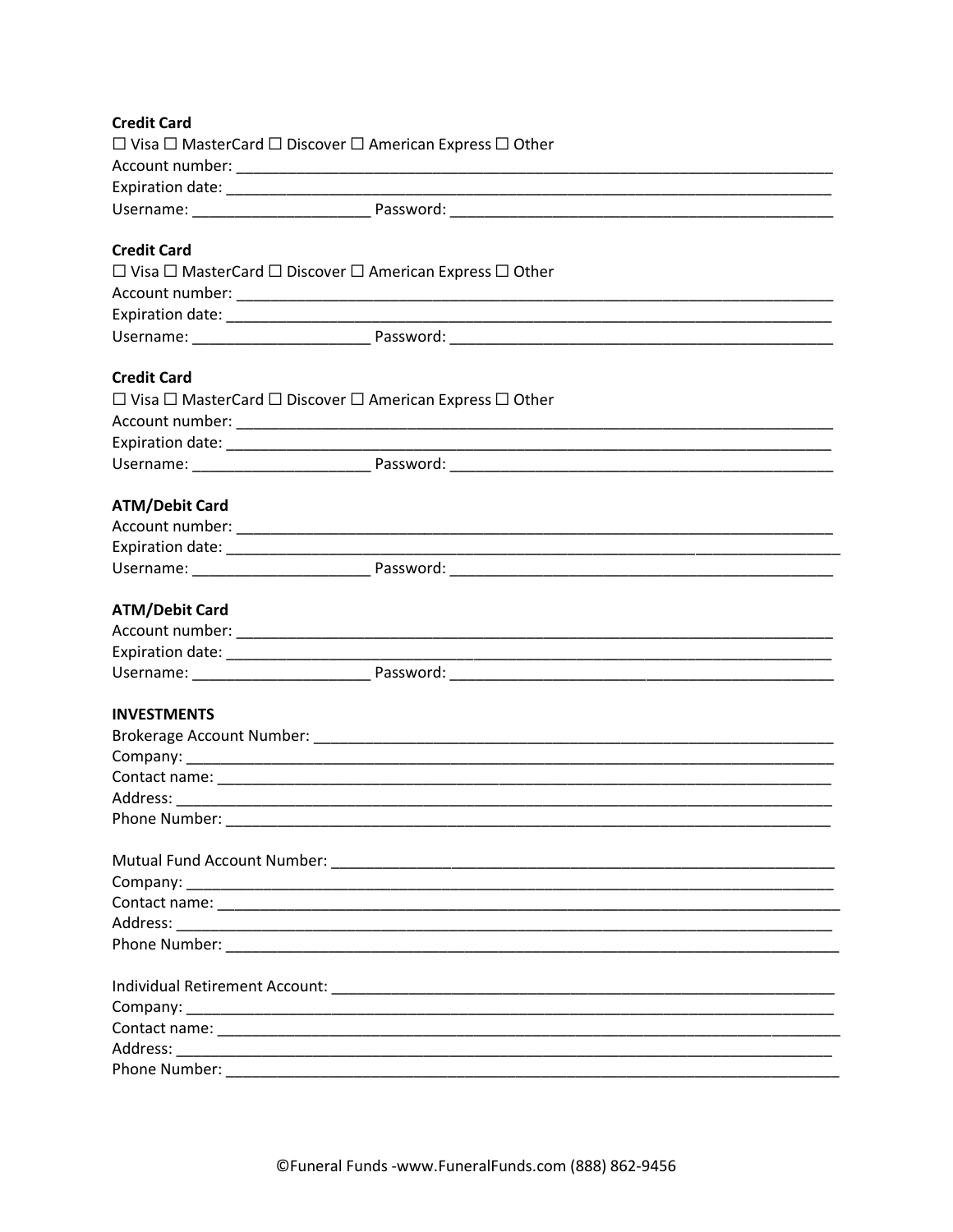# **PENSION**

| 401(K)/ 403 (b) Account Number:<br><b>PROPERTY</b><br>$\begin{picture}(150,10) \put(0,0){\vector(1,0){100}} \put(15,0){\vector(1,0){100}} \put(15,0){\vector(1,0){100}} \put(15,0){\vector(1,0){100}} \put(15,0){\vector(1,0){100}} \put(15,0){\vector(1,0){100}} \put(15,0){\vector(1,0){100}} \put(15,0){\vector(1,0){100}} \put(15,0){\vector(1,0){100}} \put(15,0){\vector(1,0){100}} \put(15,0){\vector(1,0){100}}$<br>Art Work<br>Jewelry |  |
|-------------------------------------------------------------------------------------------------------------------------------------------------------------------------------------------------------------------------------------------------------------------------------------------------------------------------------------------------------------------------------------------------------------------------------------------------|--|
|                                                                                                                                                                                                                                                                                                                                                                                                                                                 |  |
|                                                                                                                                                                                                                                                                                                                                                                                                                                                 |  |
|                                                                                                                                                                                                                                                                                                                                                                                                                                                 |  |
|                                                                                                                                                                                                                                                                                                                                                                                                                                                 |  |
|                                                                                                                                                                                                                                                                                                                                                                                                                                                 |  |
|                                                                                                                                                                                                                                                                                                                                                                                                                                                 |  |
|                                                                                                                                                                                                                                                                                                                                                                                                                                                 |  |
|                                                                                                                                                                                                                                                                                                                                                                                                                                                 |  |
|                                                                                                                                                                                                                                                                                                                                                                                                                                                 |  |
|                                                                                                                                                                                                                                                                                                                                                                                                                                                 |  |
|                                                                                                                                                                                                                                                                                                                                                                                                                                                 |  |
|                                                                                                                                                                                                                                                                                                                                                                                                                                                 |  |
|                                                                                                                                                                                                                                                                                                                                                                                                                                                 |  |
|                                                                                                                                                                                                                                                                                                                                                                                                                                                 |  |
|                                                                                                                                                                                                                                                                                                                                                                                                                                                 |  |
|                                                                                                                                                                                                                                                                                                                                                                                                                                                 |  |
|                                                                                                                                                                                                                                                                                                                                                                                                                                                 |  |
|                                                                                                                                                                                                                                                                                                                                                                                                                                                 |  |
|                                                                                                                                                                                                                                                                                                                                                                                                                                                 |  |
|                                                                                                                                                                                                                                                                                                                                                                                                                                                 |  |
|                                                                                                                                                                                                                                                                                                                                                                                                                                                 |  |
|                                                                                                                                                                                                                                                                                                                                                                                                                                                 |  |
|                                                                                                                                                                                                                                                                                                                                                                                                                                                 |  |
|                                                                                                                                                                                                                                                                                                                                                                                                                                                 |  |
|                                                                                                                                                                                                                                                                                                                                                                                                                                                 |  |
|                                                                                                                                                                                                                                                                                                                                                                                                                                                 |  |
|                                                                                                                                                                                                                                                                                                                                                                                                                                                 |  |
|                                                                                                                                                                                                                                                                                                                                                                                                                                                 |  |
|                                                                                                                                                                                                                                                                                                                                                                                                                                                 |  |
|                                                                                                                                                                                                                                                                                                                                                                                                                                                 |  |
|                                                                                                                                                                                                                                                                                                                                                                                                                                                 |  |
|                                                                                                                                                                                                                                                                                                                                                                                                                                                 |  |
|                                                                                                                                                                                                                                                                                                                                                                                                                                                 |  |
|                                                                                                                                                                                                                                                                                                                                                                                                                                                 |  |
|                                                                                                                                                                                                                                                                                                                                                                                                                                                 |  |
|                                                                                                                                                                                                                                                                                                                                                                                                                                                 |  |
|                                                                                                                                                                                                                                                                                                                                                                                                                                                 |  |
|                                                                                                                                                                                                                                                                                                                                                                                                                                                 |  |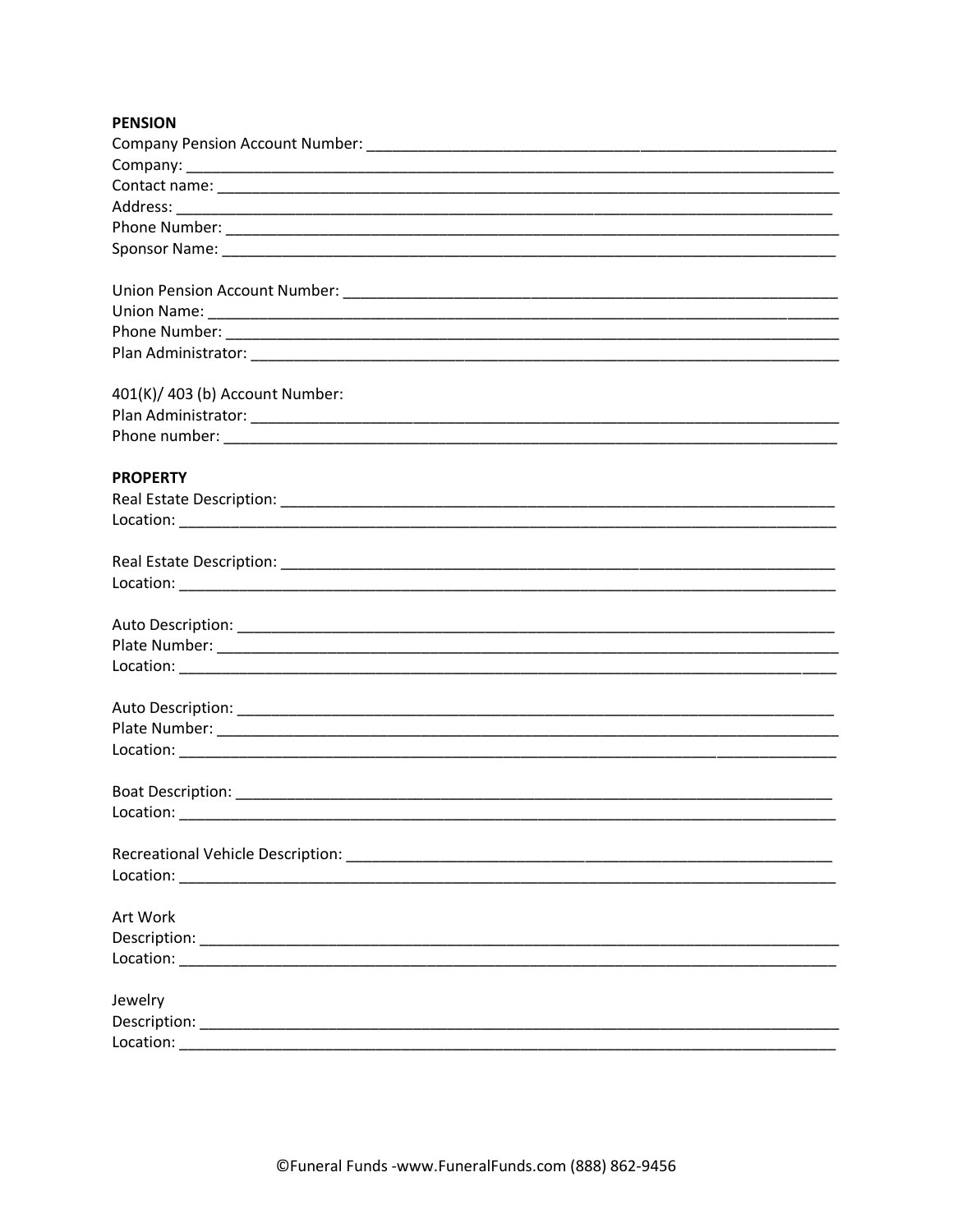| Jewelry                                                                                                                                                                                                                       |
|-------------------------------------------------------------------------------------------------------------------------------------------------------------------------------------------------------------------------------|
|                                                                                                                                                                                                                               |
|                                                                                                                                                                                                                               |
|                                                                                                                                                                                                                               |
| Collection                                                                                                                                                                                                                    |
|                                                                                                                                                                                                                               |
|                                                                                                                                                                                                                               |
| Other property                                                                                                                                                                                                                |
|                                                                                                                                                                                                                               |
| Location: New York Processes and the Contract of the Contract of the Contract of the Contract of the Contract of the Contract of the Contract of the Contract of the Contract of the Contract of the Contract of the Contract |
|                                                                                                                                                                                                                               |
| Other property                                                                                                                                                                                                                |
|                                                                                                                                                                                                                               |
|                                                                                                                                                                                                                               |
| <b>LOANS</b>                                                                                                                                                                                                                  |
| <b>Home Mortgage</b>                                                                                                                                                                                                          |
|                                                                                                                                                                                                                               |
|                                                                                                                                                                                                                               |
|                                                                                                                                                                                                                               |
|                                                                                                                                                                                                                               |
| <b>Auto Loan</b>                                                                                                                                                                                                              |
|                                                                                                                                                                                                                               |
|                                                                                                                                                                                                                               |
|                                                                                                                                                                                                                               |
|                                                                                                                                                                                                                               |
| <b>Personal Loan</b>                                                                                                                                                                                                          |
|                                                                                                                                                                                                                               |
|                                                                                                                                                                                                                               |
|                                                                                                                                                                                                                               |
|                                                                                                                                                                                                                               |
| <b>ONLINE AND SOCIAL MEDIA ACCOUNTS</b>                                                                                                                                                                                       |
|                                                                                                                                                                                                                               |
|                                                                                                                                                                                                                               |
|                                                                                                                                                                                                                               |
|                                                                                                                                                                                                                               |
|                                                                                                                                                                                                                               |
|                                                                                                                                                                                                                               |
|                                                                                                                                                                                                                               |
|                                                                                                                                                                                                                               |
|                                                                                                                                                                                                                               |
|                                                                                                                                                                                                                               |
| Other Information:                                                                                                                                                                                                            |